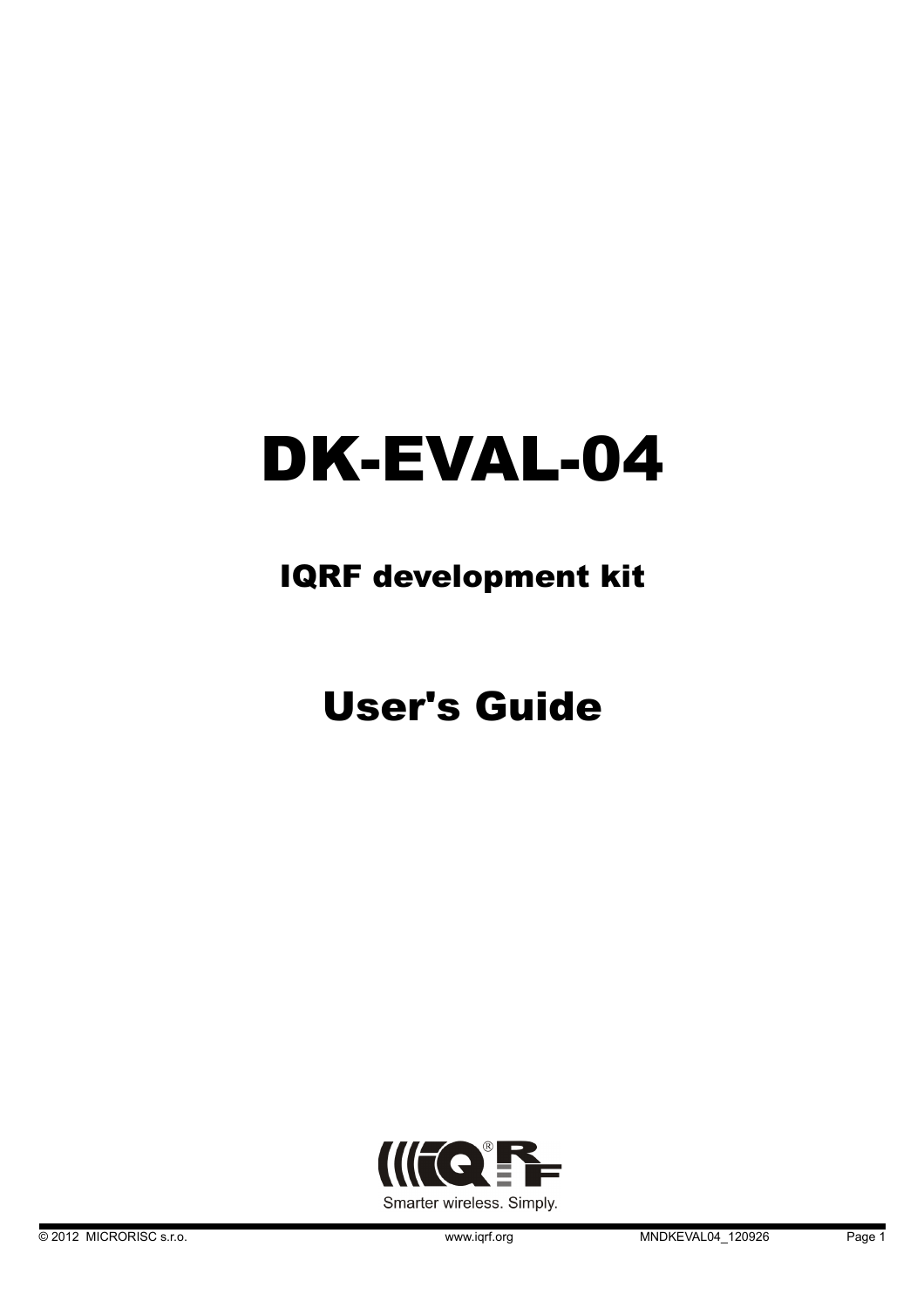

#### **Description**

DK-EVAL-04 is a universal development kit for IQRF wireless applications with transceiver modules. Very small size, accumulator and low cost make this kit ideal for use in network systems.

The user can realize specific functionality by software for internal TR module.

#### **Applications**

- For TR-52B and highers
- Network development
- Huge IQMESH testing and debug
- Battery powered and portable wireless systems

#### **Key features**

- Compatible with IQRF DDC kits (Development Daisy Chain)
- SIM connector for TR module
- 2 pushbuttons, wake-up on button press capability
- 3 indication LEDs
- 6 I/Os
- Accumulator and internal charger
- Charged via microUSB connector
- Voltage output to supply low power peripherals, sensors etc.
- Optional DK-PWR-01 power supply board to support operation and charging up to 5 kits available
- Space saving



#### **Simplified schematics**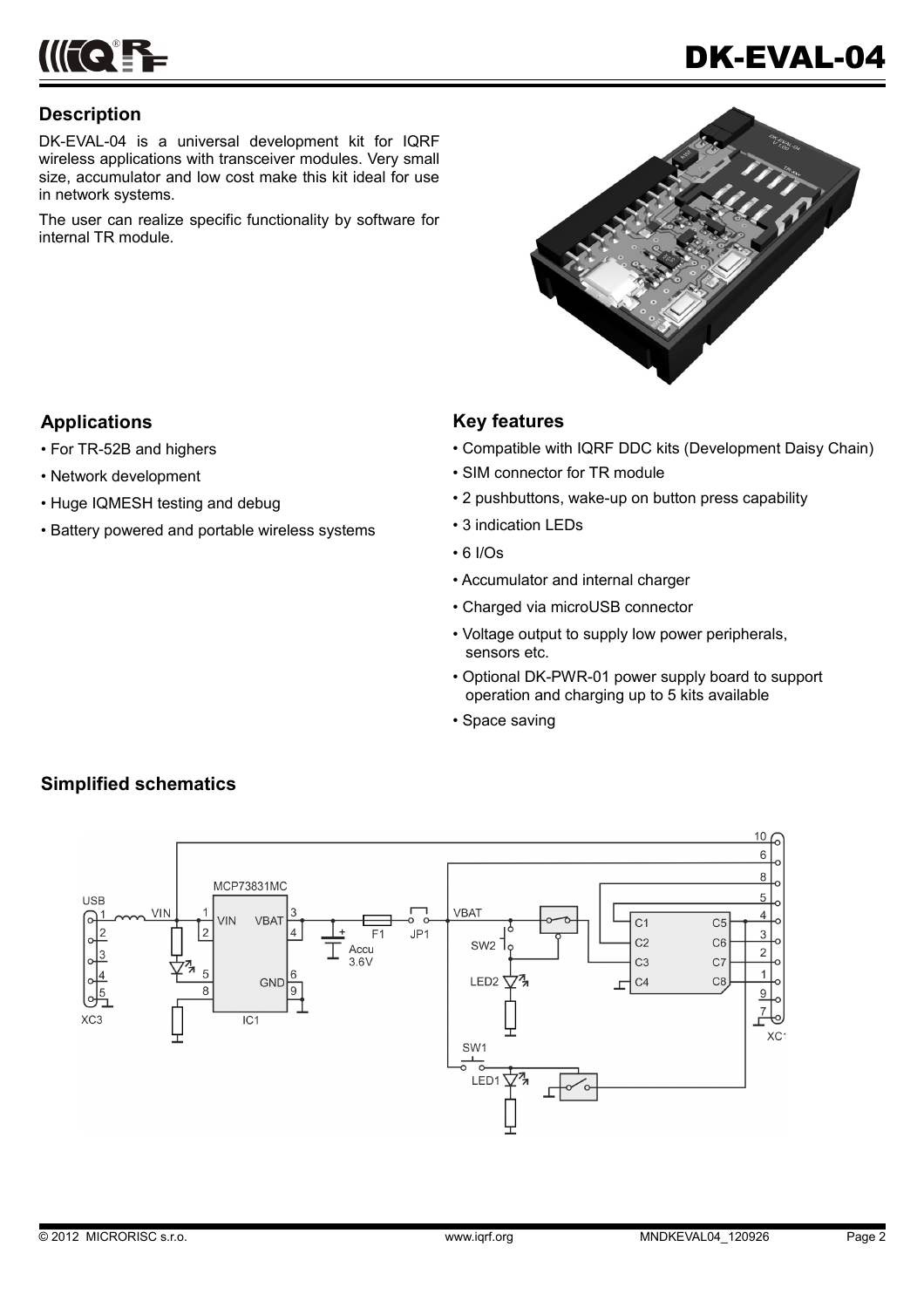

| <b>Electrical specifications</b>                         | (typical values unless otherwise stated)                                                                      |
|----------------------------------------------------------|---------------------------------------------------------------------------------------------------------------|
| Power supply<br>accumulator<br>external source / charger | LIP552240, 400 mAh, nominal voltage 3.7 V, range 2.75 V to 4.2 V<br>5.0 V to 6.0 V DC via micro USB connector |
| Supply current<br>operational<br>charging                | <100 nA (without TR module, not charged)<br>50 mA max.                                                        |
| Temperature range                                        | 0 °C to +45 °C                                                                                                |
| Supported TR modules                                     | TR-52B and highers, in SIM card format                                                                        |
| <b>Dimensions</b><br>Weight                              | 48 mm x 27 mm x 11 mm<br>17 g                                                                                 |
|                                                          |                                                                                                               |

#### *Absolute maximum ratings*

Stresses above those values may cause permanent damage to the device. Exposure to maximum rating conditions for extended periods may affect device reliability.

| Supply voltage:      | 6.0 V            |  |
|----------------------|------------------|--|
| Storage temperature: | -40 °C to +85 °C |  |

#### *Hardware*

#### **Power supply**

DK-EVAL-03 is supplied from accumulator or from external power source which also serves as a charger. The TR module is supplied when the JP1 jumper is set. Charging is indicated by LED3. For external power source the micro USB connector XC3 is intended.

#### **Pushbuttons**

• User pushbutton SW1

is available on the C5 pin of the TR module. It is active low and weak pull-up should be provided by the TR module inserted in SIM connector. Therefore, the TR module should have the C5 pin configured as input with internal pull-up. It is arranged by OS by default. Wake-up on change on this pin can also be configured by user software.

• Reset pushbutton SW2

TR module is disconnected from power supply when the SW2 pushbutton is pressed.

#### **LEDs**

- LED1 and LED2 are on when the appropriate pushbutton is pressed
- LED3: charging indication. LED3 is on during charging.

#### **Interface connector**

Interface connector XC1 makes SIM I/O pins, power supply and ground accessible. It is compatible with IQRF DDC development kits.

*Caution: The TR module can be plugged / unplugged into / from the SIM connector while powered off only. Tip: Use the SW2 pushbutton for this. The TR module is not powered while the SW2 pushbutton is held.*

*Caution: DK-EVAL-04 layout is optimized for space savings during development of network applications with a lot of nodes on a table. Thus, this kit is not intended for range tests using TR modules with internal PCB antenna (e.g. TR-52BA, the range is shortened for ~30% in this case). For range test use external antenna (e.g. TR-52B and AN-03).*

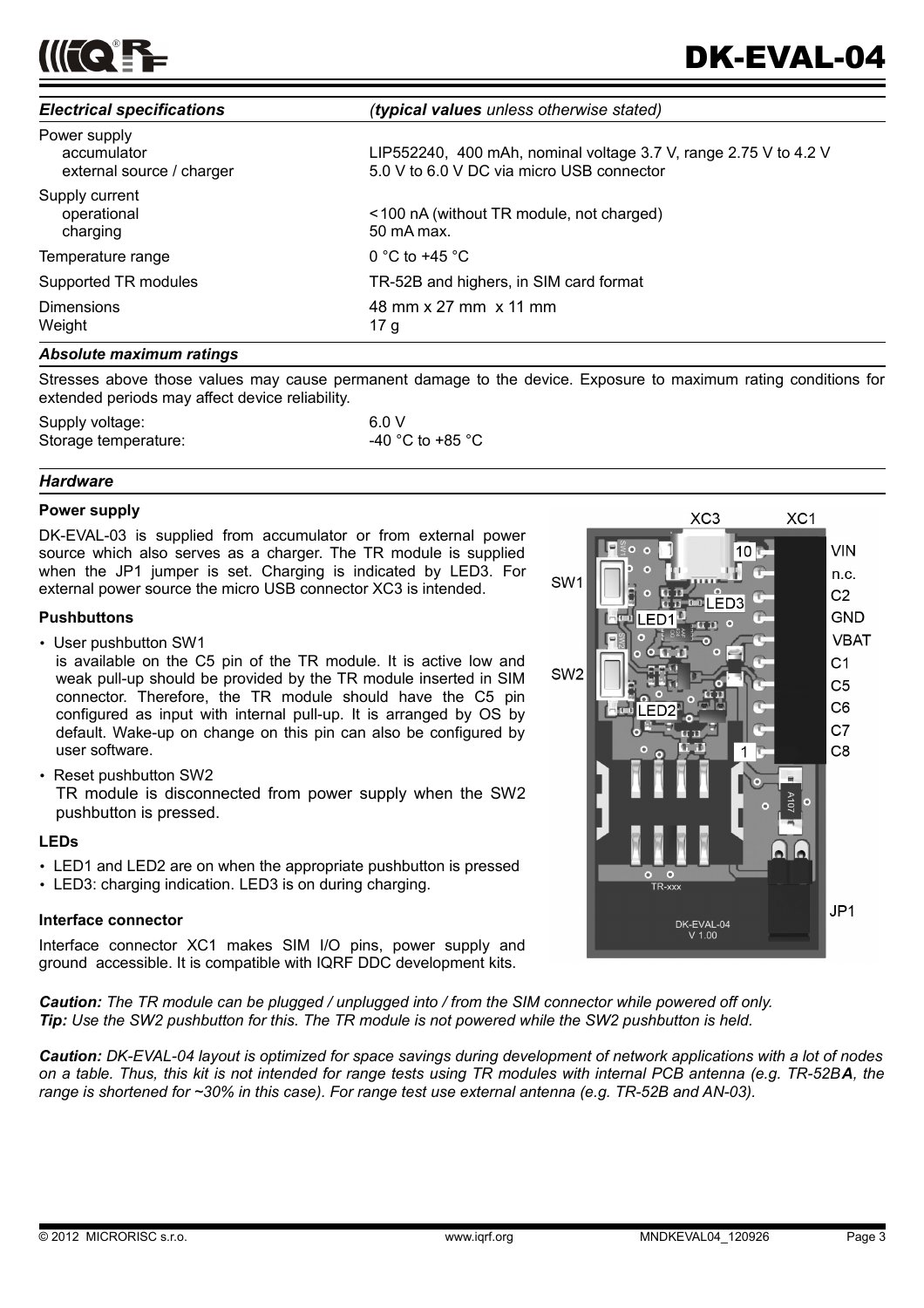

#### *Product information*

#### **Pack list**

- DK-EVAL-04 board (without a TR-module)
- Accumulator (soldered)
- 1 jumper (power on switch)

#### **Recommended options**

| $\cdot$ TY-A6A       | Switching power supply with USB A connector            |
|----------------------|--------------------------------------------------------|
| • CAB-USBABMICRO-100 | Cable for TY-A6A power supply                          |
| • DK-PWR-01          | Power supply board (to supply and charge up to 5 kits) |

#### **Ordering code**

• DK-EVAL-04 IQRF universal development kit

#### **Document history**

- 
- 
- 
- 
- 110210 First release

• 120926 Temperature range corrected. • 120921 Accumulator voltage range added. Bug in pin 6 description fixed. • 120208 Bug in description of XC1 and XC3 connectors fixed. New power adapter. • 110419 Caution concerning range test added